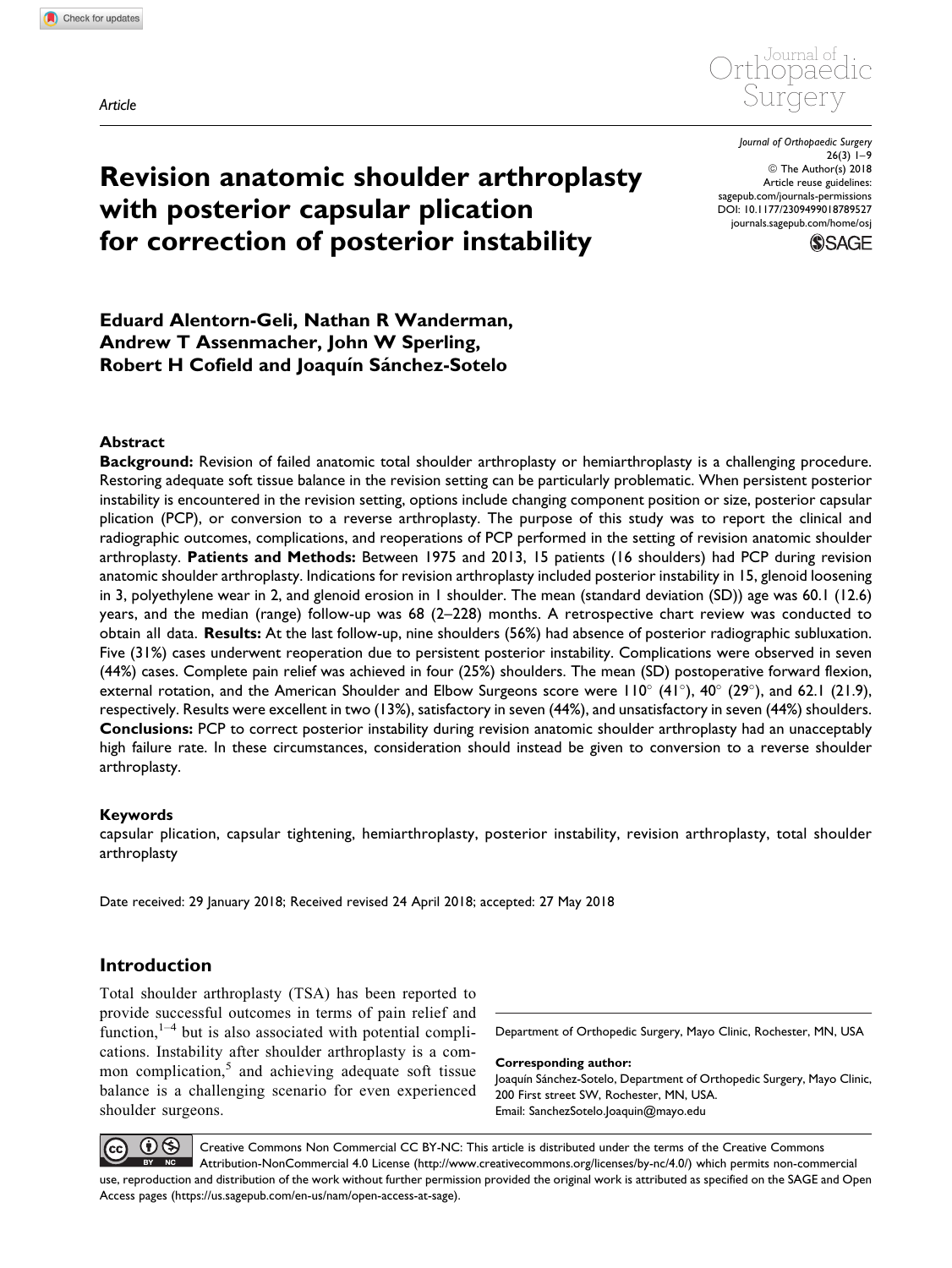Management of instability after anatomic shoulder arthroplasty may require soft tissue procedures, revision arthroplasty with or without bone graft, bone block stabilization procedures, or a combination. $6-8$  There are three studies where the principal treatment for posterior instability was revision arthroplasty with or without bone graft, though a small number of patients also underwent posterior capsular plication (PCP) to improve soft tissue tension balance. $9-11$  Acceptable shoulder stability was reported,<sup>9</sup> and pain relief and range of motion were modestly improved. However, none of these studies were specifically conducted to evaluate the usefulness of this soft tissue procedure. We observed a 71% success rate of PCP at correcting intraoperative posterior instability during primary anatomic shoulder arthroplasty.<sup>12</sup> To the best of our knowledge, there are no dedicated studies investigating the results of PCP in the setting of revision for unstable shoulder arthroplasty.

The purpose of this study was to report the clinical and radiographic outcomes, complications, and reoperations of revision shoulder arthroplasty using anatomic components combined with PCP to correct persistent posterior subluxation at the time of the index revision procedure.

## Patients and methods

#### Procedures

Between 1975 and December 2013, all patients undergoing revision of a failed anatomic TSA or hemiarthroplasty (HA) by three senior surgeons (JWS, RHC, and JSS) were identified using our institutional Total Joint Registry database. Inclusion criteria were the following: age above 18 years, PCP performed during revision of TSA or HA to correct persistent intraoperative posterior subluxation or dislocation, minimum clinical follow-up of 2 years or until revision surgery, and the availability of postoperative anterior–posterior and axillary radiographs. Patients with an infected primary arthroplasty undergoing staged revision, cuff-tear arthropathy, fracture sequelae with absence of greater and/or lesser tuberosity, or isolated inferior instability were excluded. Shoulders replaced using metal-backed glenoid components were not excluded, although this component design is not currently used in our institution. A retrospective chart review was conducted to obtain the relevant data for the present study. After data collection, a radiographic assessment session was prepared in which all preoperative, early follow-up, and last follow-up radiographs were evaluated by two senior surgeons (JWS and JSS) blinded to the clinical outcomes. This study received Institutional Review Board approval (ID 15-006671).

### **Patients**

A total of 688 revision TSA or HA were performed in the study period by the three senior surgeons. Of these, 21

shoulders  $(3\%)$  underwent PCP at the time of revision arthroplasty. Three patients were excluded because the follow-up was less than 2 years, one case because the PCP was performed during staged revision arthroplasty for infection, and one case because the greater tuberosity was absent as a result of a proximal humeral fracture treated with an HA. This left a total sample of 16 cases in 15 patients available for the present study. The index procedure for the present study was the first revision arthroplasty performed at our institution in which a PCP was used to correct intraoperative subluxation. At the last follow-up, six (38%) cases were seen in the office for follow-up, and 10 (63\%) returned a validated follow-up questionnaire.<sup>13</sup> There were eight men and seven women (one male patient had undergone bilateral revision arthroplasty) with a mean (standard deviation (SD)) age of 60.1 (12.6) years. There were 12 right-handed and 3 left-handed patients, with eight revision arthroplasties performed on the dominant side and eight performed on the nondominant side.

The indications for the primary arthroplasty were the following: primary osteoarthritis in nine (56%) cases (four of them with preoperative posterior subluxation), posttraumatic osteoarthritis in three (19%) cases, osteoarthritis secondary to shoulder instability in two (13%) cases, osteoarthritis secondary to glenoid dysplasia in one (6%) case, and rheumatoid arthritis in one (6%) case. One patient had undergone a prior Bristow procedure and one patient had undergone prior a Putti-Platt procedure, both for anterior instability prior to the development of capsulorrhaphy arthropathy. There were 15 (94%) cases of primary TSA and  $1(6\%)$  case of primary HA. The primary arthroplasty was done elsewhere in six (38%) cases. One patient also had one revision arthroplasty performed elsewhere, and another patient had two revision arthroplasties performed elsewhere before being referred to our institution.

The reason for revision arthroplasty was posterior instability in 15 shoulders, glenoid loosening in 3, polyethylene wear in 2, and glenoid osteoarthritis (failed HA) in 1 shoulder, though some patients had more than one reason for revision. The median (range) length of followup was 68 (2–228) months. There was one patient with a follow-up of 2 months and another one with a follow-up of 17 months. These shoulders were included because they represented early failures that require revision surgery within the first 2 years after revision arthroplasty. The length of follow-up in both patients was 50 and 101 months, respectively. The median (range) radiographic follow-up was  $53$  (6–183) months.

Radiographs before the primary arthroplasty were not available in 10  $(63\%)$  cases. In the remaining six cases, using the original Walch classification of glenoid types,<sup>14</sup> there were two  $(13\%)$  cases with A2, three  $(19\%)$  cases with B2, and one  $(6\%)$  case with C. Bone erosion was present in five of the six cases, being moderate in the posterior glenoid in three (19%) cases, severe in the posterior glenoid in one  $(6\%)$  case, and severe in the central glenoid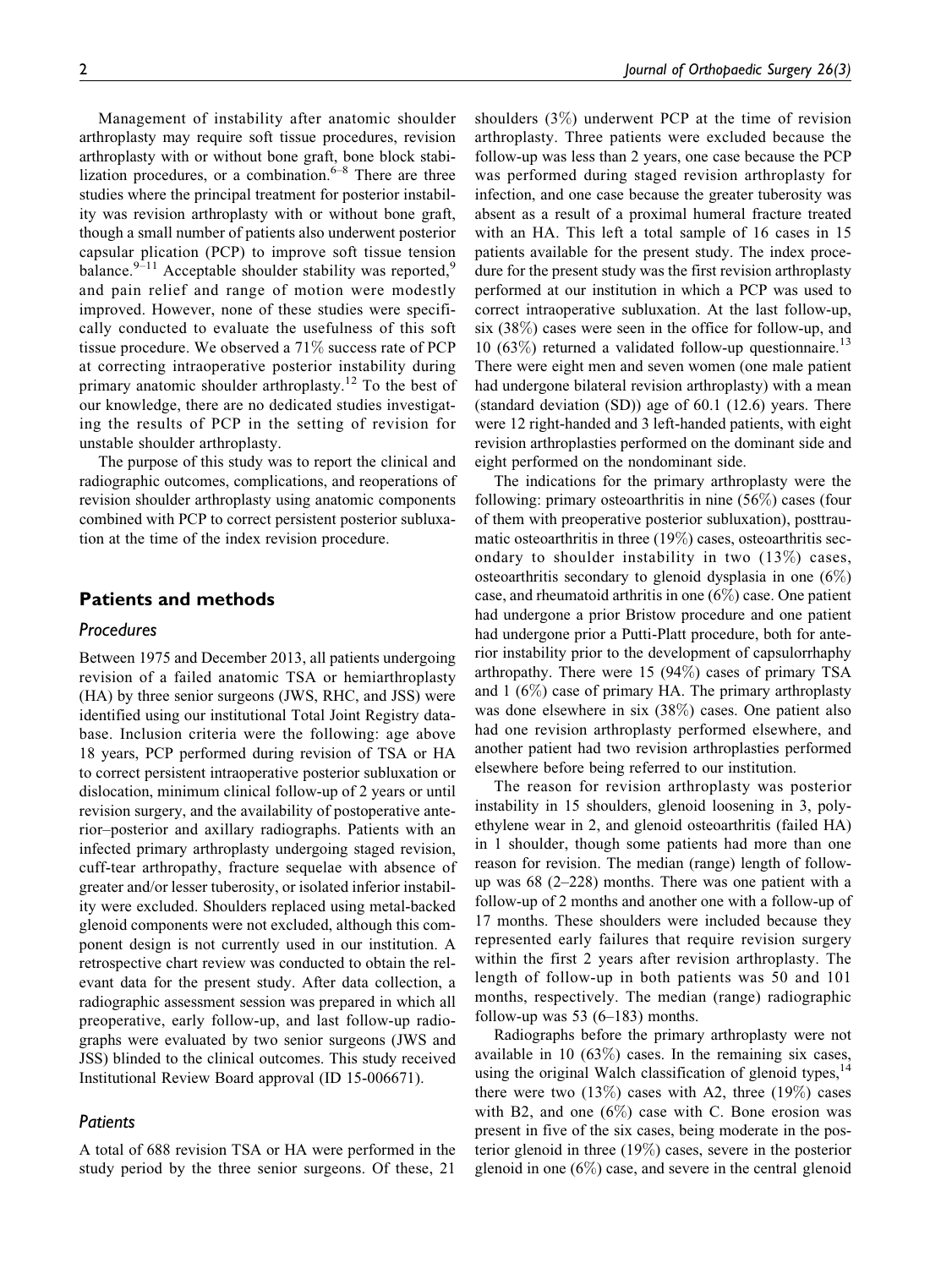| Case            | Age | Gender | Index procedure | Follow-up <sup>a</sup> | Re-revision | Neer rating | <b>SST</b>   | ASES | Satisfaction |
|-----------------|-----|--------|-----------------|------------------------|-------------|-------------|--------------|------|--------------|
|                 | 74  | F      | <b>TSA</b>      |                        | Yes         | U           |              |      |              |
| 2               | 53  | М      | НA              | 29                     | No          |             |              | 33.3 |              |
| 3               | 74  | М      | <b>TSA</b>      | 183                    | No          |             | $\mathsf{I}$ | 96.7 | 10           |
| 4               | 53  | М      | <b>TSA</b>      | 143                    | No          |             |              |      |              |
| 5               | 76  | F      | <b>TSA</b>      | 53                     | No          |             |              |      |              |
| 6               | 78  | F      | <b>TSA</b>      | 123                    | No          |             | 9            | 81.7 |              |
| 7               | 50  | M      | HA              | 125                    | No          |             | 10           | 43.3 |              |
| 8               | 58  | М      | <b>TSA</b>      | 228                    | No          |             | П            | 81.7 | 10           |
| 9               | 67  | M      | <b>TSA</b>      | 126                    | No          |             | 8            | 78.3 | 8            |
| $\overline{10}$ | 41  | M      | <b>TSA</b>      | 63                     | Yes         |             |              |      |              |
| П               | 67  | M      | <b>TSA</b>      | 87                     | Yes         |             |              |      |              |
| 12              | 47  | M      | <b>TSA</b>      | 61                     | No          |             | 5            | 38.4 |              |
| 13              | 61  |        | <b>TSA</b>      | 36                     | Yes         |             |              | 66.7 |              |
| $\overline{14}$ | 72  |        | <b>TSA</b>      | 63                     | No          |             | 3            | 56.7 |              |
| 15              | 69  |        | <b>TSA</b>      | 17                     | Yes         |             |              |      |              |
| 16              | 80  | F      | HA              | 73                     | No          |             | 6            | 45   |              |

Table 1. Clinical and functional outcomes.

ASES: American Shoulder and Elbow Society; E: excellent; F: female; HA: hemiarthroplasty; M: male; S: satisfactory; SST: simple shoulder test; TSA: total shoulder arthroplasty; U: unsatisfactory.

a Time in months.

in one  $(6\%)$  case. Four  $(25\%)$  cases had no superior subluxation, and two  $(13\%)$  cases had mild superior subluxation. There were three (19%) cases with moderate and three (19%) cases with severe posterior subluxation.

All patients had radiographs before the index procedure available. There were four (25%) cases with no superior subluxation, six  $(38\%)$  cases with mild, five  $(31\%)$  cases with moderate, and one (6%) case with severe superior subluxation. There were eight (50%) cases with moderate posterior subluxation, three (19%) cases with severe posterior subluxation, and five (31%) cases with posterior dislocation. The glenoid was loose in three (19%) cases, and polyethylene wear was present in two (13%) cases.

#### Surgical procedure

All operations were performed through a deltopectoral approach. In three cases, the deltoid was detached from the clavicle and anterior acromion (anteromedial approach).<sup>15</sup> During the approach, the anterior aspect of the distal deltoid muscle was torn in one patient and required repair at the end of the case. According to operative notes, the status of the posterior–superior rotator cuff was as follows: torn in the anterior supraspinatus in  $1(6\%)$  case, torn in the supraspinatus and anterior aspect of the infraspinatus in  $1 \ (6\%)$ case, thin but intact in 4 (25%) cases, and intact in 10 (63%) cases. The subscapularis was intact in 15 (94%) cases and thin with scar tissue formation requiring repair in  $1 \ (6\%)$ case. Among patients without intraoperative information on the posterior–superior rotator cuff, there were three (43%) cases without, one (14%) case with mild, two (29%) cases with moderate, and one (14%) case with severe superior humeral head migration. Clinically, only two of these patients had mild preoperative weakness in abduction and external rotation.

The surgical technique for PCP has been previously described.<sup>12</sup> In cases of posterior subluxation of the humeral head trial of more than 40%, the head size was increased in an attempt to increase soft tissue tension and, therefore, joint stability. All shoulders included in this study had persistent posterior humeral head subluxation despite the use of a larger head size, and a decision was made to perform the PCP. A bone hook was used to retract the humerus laterally and create a working space for the PCP procedure. Then, multiple nonabsorbable sutures were placed lateral to medial to shorten the posterior capsule. All the sutures were first placed, and then, the bone hook was removed to allow adequate tightening of the sutures.

The index procedure was an HA in three (19%) cases because of insufficient glenoid bone stock and TSA in 13  $(81\%)$  cases (Table 1). The mean (SD) operative time was 228 (80) min. There were 12 Cofield (monoblock or modular) Shoulder System prostheses (Smith and Nephew, Memphis, TN, USA), 2 Comprehensive Total Shoulder System prostheses (Biomet, Warsaw, IN, USA), 1 Arthrex Univers™ II shoulder system (Arthrex, Naples, FL, USA), and 1 Neer II prosthesis (3M Company, St Paul, MN, USA). There were six (38%) metal-back implants, one of them with posterior augmentation. The humeral stem was cemented in two (13%) cases, and the glenoid component was cemented in five (32%) cases. Bone graft was used in four (25%) cases: all of them in the glenoid and one also in the humeral side. Three bone grafts were in patients who underwent HA. The procedure was all soft tissue in one  $(6\%)$  case, with division of the anterior–inferior capsule, tightening of the rotator interval, and PCP.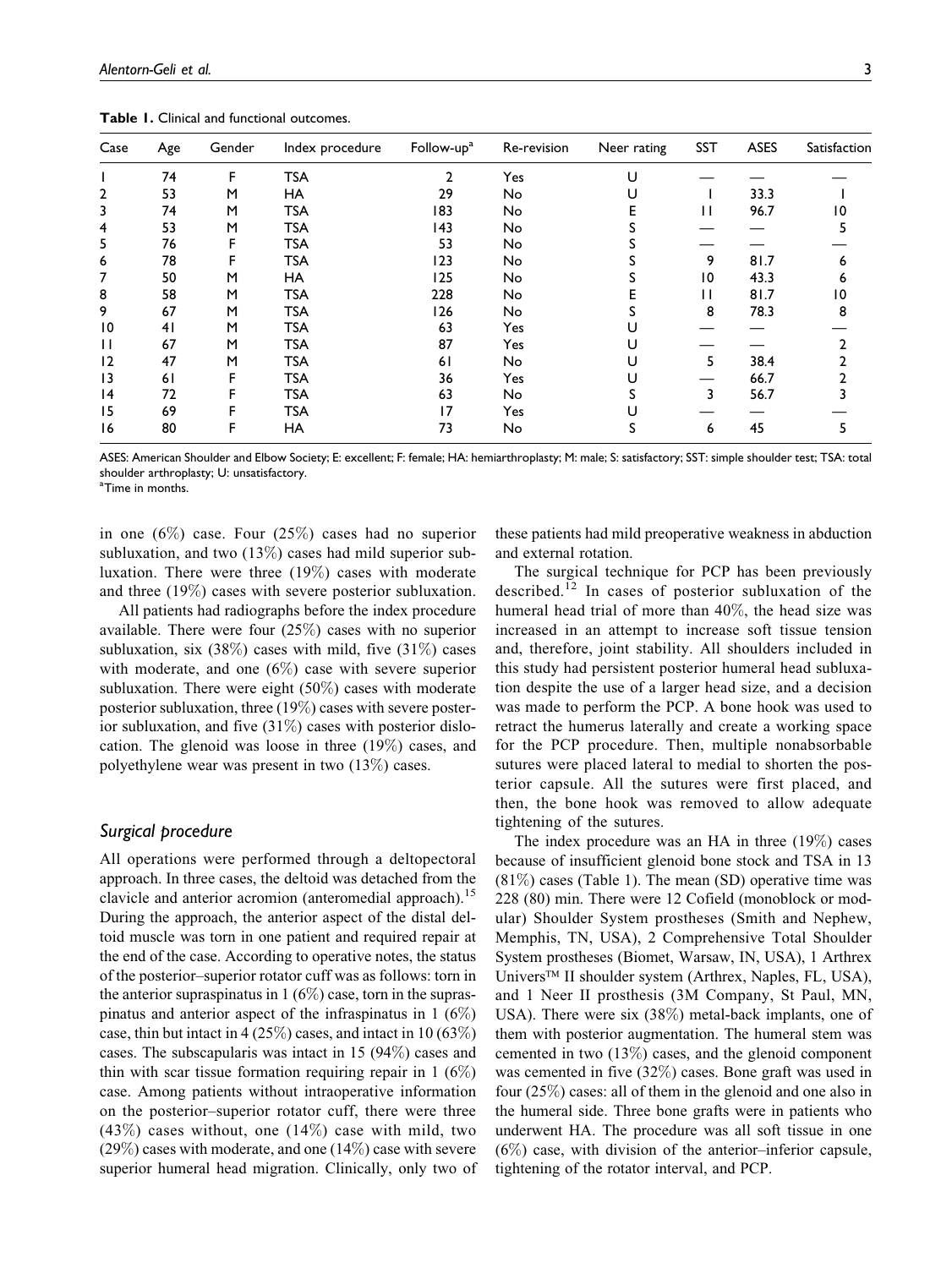Following the index procedure, a shoulder immobilizer (sling) was used in seven  $(44\%)$  cases, shoulder abduction brace in six (38%) cases, shoulder external rotation brace in one  $(6\%)$  case, and shoulder abduction splint in two  $(13\%)$ cases. Immobilization was maintained for 6 weeks in all except two cases. One patient used an abduction brace for 10 weeks, and a second patient used a shoulder brace in external rotation for 12 weeks.

#### Outcome assessment

The retrospective review was used to obtain (1) pre- and postoperative pain (1 = no pain; 2 = mild pain; 3 = pain with usual activities;  $4 =$  moderate pain; and  $5 =$  severe pain) and range of motion (ROM); (2) pre and postoperative radiograph characteristics; (3) characteristics of the surgical treatment (operative time, problem identified, implants used, and the use of bone graft or cement); (4) complications and reoperations; (5) functional outcomes (Neer rating scale, simple shoulder test (SST), and American Shoulder and Elbow Surgeons (ASES) score); and (6) patient satisfaction on a  $0-10$  scale (where 0 is *not* satisfied). Information on the subjective feeling of stability was also collected from the charts. The Neer rating system used in this study was first described by Neer et al.<sup>3</sup> and later modified by Cofield.<sup>1</sup> The result was considered excellent if the patient had no or slight pain, active abduction to  $140^{\circ}$ , and external rotation to  $45^{\circ}$  and was satisfied with the procedure. A satisfactory result consisted of no or slight pain or moderate pain only with vigorous activity, active abduction to  $90^{\circ}$ , external rotation to  $20^{\circ}$ , and the patient being satisfied with the procedure. A result was graded as unsatisfactory if the criteria for excellent or satisfactory were not met or if the patient needed a revision procedure.

The principal radiographic outcomes included the anterior–posterior and axillary views in the preoperative, immediate postoperative, and last follow-up periods. Plain radiographs before the primary procedure or previous revision surgery (in patients revised elsewhere) were evaluated whenever available. The radiographic parameters evaluated before and after the index procedure included presence and degree of superior and posterior subluxation, humeral or glenoid radiolucent lines, implant loosening, and component shifting. In cases where radiographs before the primary procedure were available, glenoid erosion (degree and location), glenoid type according to the Walch classification, $14$  and humeral head superior and posterior subluxation were also collected. The degree of subluxation was categorized as none, mild  $(\leq 25\%)$ , moderate (25– 50%), and severe (>50%). Glenoid radiolucencies were classified as 0 (none), 1 (faceplate only), 2 (1 mm incomplete), 3 (1 mm complete), 4 (1.5 mm incomplete), 5 (1.5 mm complete), and 6 (2 mm complete). Humeral radiolucencies were classified as 0 (none), 1 (1 mm incomplete), 2 (1 mm complete), 3 (1.5 mm incomplete),

Table 2. Comparison of preoperative and postoperative pain and range of motion.

| Parameter                                                                                   | Preoperative<br>mean (SD)                                | Postoperative<br>mean (SD)                                       | p-Value                  |
|---------------------------------------------------------------------------------------------|----------------------------------------------------------|------------------------------------------------------------------|--------------------------|
| Pain <sup>a</sup><br>Forward flexion<br>External rotation<br>Internal rotation <sup>a</sup> | $4(3-5)$<br>111(35)<br>26(31)<br>Sacrum<br>(Abdomen-T10) | $2(1-4)$<br>110(41)<br>40 (29)<br><b>Buttock</b><br>(T4-Abdomen) | 0.2<br>0.8<br>0.1<br>0.1 |

SD: standard deviation.

<sup>a</sup>Values are median (range).

4 (1.5 mm complete), 5 (2 mm in 1–2 zones), 6 (2 mm in  $3-4$  zones), and 7 (2 mm complete). The presence of glenoid/humeral loosening or implant shifting was determined by consensus between the two senior surgeons involved in radiograph analysis (JWS and JSS). Radiographic success of the PCP was considered when there was absence of posterior subluxation in the most recent radiographs.

#### Statistical analysis

Descriptive statistics were used to summarize the outcomes. Data were reported as number of cases  $(n)$ , percentage, mean, median, SD, and range. Nonparametric tests were used for all preoperative–postoperative comparisons. A paired Wilcoxon test was used to compare preoperative and postoperative forward flexion and external rotation. The Fisher's exact test was used to compare preoperative and postoperative pain and internal rotation. The  $\alpha$  level was set at 0.05. All the statistical analyses were conducted using the SPSS Version 21 program (SPSS Inc., Chicago, Illinois, USA).

### **Results**

According to the Neer rating system, the clinical results were excellent in two (13%) cases, satisfactory in seven (49%) cases, and unsatisfactory in seven (49%) cases (Table 1). The mean (SD) SST and ASES scores were 7.1 (3.6) and 62.1 (21.9), respectively. The mean (SD) satisfaction score was 5 (3.1). With the numbers available, differences between the preoperative and postoperative values for pain, forward flexion, external rotation, and internal rotation were not statistically significant (Table 2). Postoperatively, there were four (25%) shoulders with no pain, four (25%) with mild pain, and eight (50%) with moderate pain.

At most recent radiographic follow-up, nine shoulders (56%) had absence of posterior subluxation. There was one  $(6\%)$  case of moderate posterior subluxation, four  $(25\%)$ cases of severe posterior subluxation, one (6%) case of posterior dislocation, and one (6%) case of moderate anterior subluxation. At most recent radiographic follow-up, six (38%) cases had absence of superior subluxation, four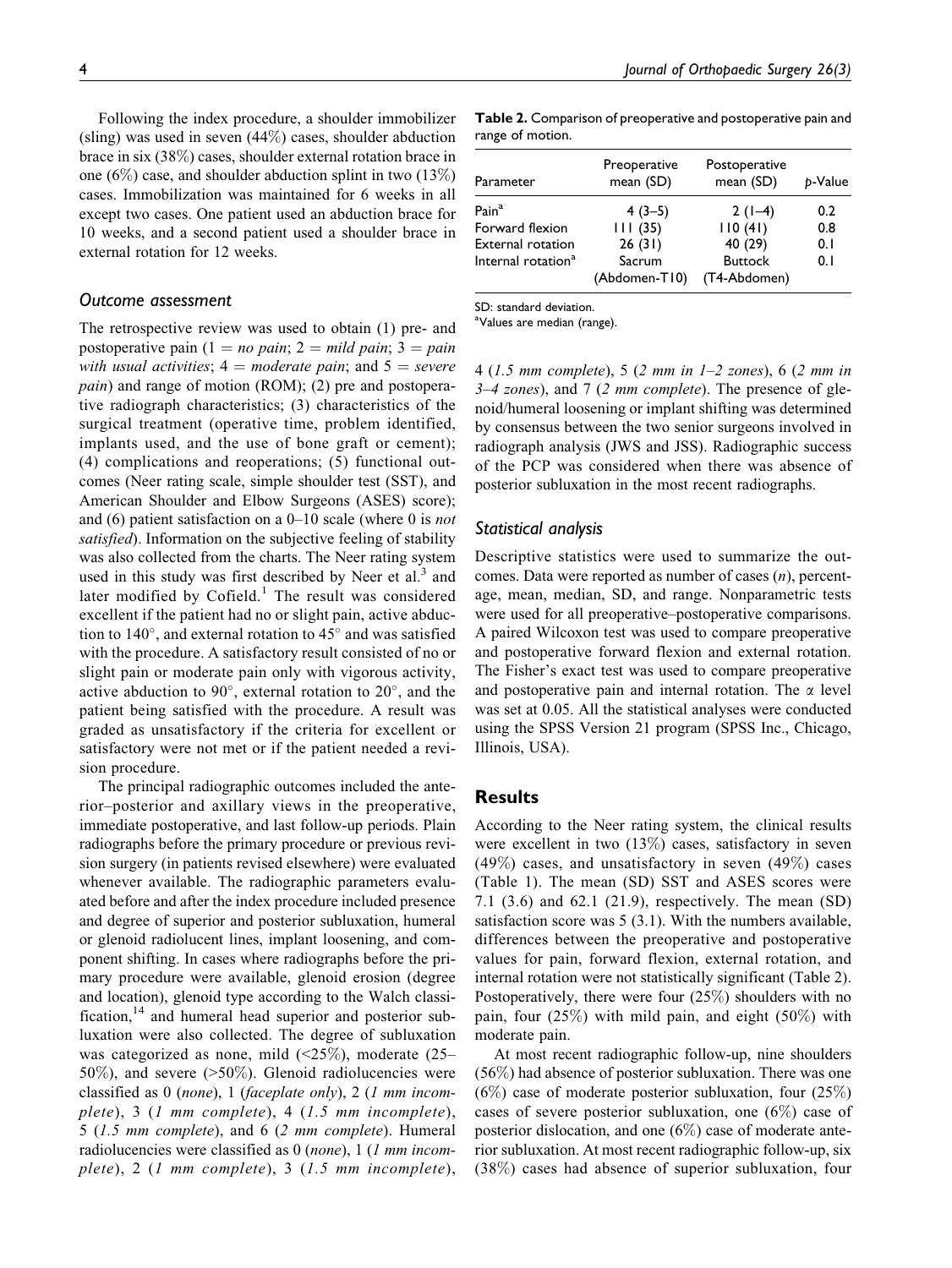$(25\%)$  had mild superior subluxation, four  $(25\%)$  had moderate superior subluxation, and two (13%) had severe superior subluxation. Twelve (75%) cases improved, three  $(19\%)$  cases had equal, and one  $(6\%)$  case had worse posterior subluxation in the last compared with the preoperative radiograph. Three (19%) cases improved, six (38%) cases had equal, and seven (44%) cases had worse superior subluxation in the last compared with the preoperative radiograph. No patients had radiographic glenoid or humeral component loosening, but one  $(6\%)$  case had 2-mm incomplete glenoid radiolucent line and two (13%) cases had faceplate-only glenoid radiolucent lines.

The intraoperative problems identified during surgery, their solutions, and the success of the procedure at providing a stable and well-balanced joint (radiographic success) are summarized in Table 3. There were five cases in which the only problem identified was a lax posterior capsule. Four (80%) of these cases had an unsuccessful procedure. Of the 11 cases in which a lax posterior capsule and an additional component problem were identified (loosening, wear, or malposition), there were 8 (73%) successful and 3  $(27\%)$  unsuccessful results (Figure 1). Four  $(100\%)$  of the four cases with humeral stem subsidence or excessive retroversion that was corrected during surgery had a successful procedure (Table 3).

Complications were observed in seven (44%) cases, including posterior dislocation in three (19%) cases, symptomatic posterior instability in two (13%) cases, subscapularis failure in one (6%) case, and posterior–superior rotator cuff failure in one  $(6\%)$  case. Five  $(31\%)$  cases underwent revision surgery after the index procedure (all were TSA) because of posterior instability or dislocation. None of the patients underwent conversion to an HA during the rerevision procedure. None of the patients underwent more than one revision surgery after the index procedure.

The intraoperative problems identified during the re-revision surgery, their solutions, the Neer rating, and the radiographic success are summarized in Table 4. There was one patient who had no follow-up of the re-revision procedure. Case 1 (Table 4) had a posteriorly dislocated prosthesis at last radiographic follow-up without implant loosening and with forward flexion and external rotation of 40°. However, because she had only slight pain, she did not want to have another re-operation. Case 10 (Table 4) has forward flexion of 100 $^{\circ}$ , external rotation of 20 $^{\circ}$ , and internal rotation to sacrum with only very mild pain, no posterior or superior subluxation, and no implant loosening at 25 months. This patient was satisfied with the re-revision procedure. Case 11 (Table 4) had forward flexion of  $110^\circ$ , external rotation of  $50^\circ$ , and internal rotation to L3, very slight pain during activities, no posterior or superior subluxation, and no implant loosening at 27 months. This patient had an SST, ASES score, and satisfaction of 7, 71.2, and 8, respectively. Case 15 had forward flexion of 135°, external rotation of 35°, and internal rotation to L4, no pain, no posterior or superior subluxation, but

asymptomatic glenoid loosening at 92 months. This patient partially answered the questionnaire and had an SST of 12.

#### **Discussion**

Persistent intraoperative posterior subluxation may be encountered at the time of revision shoulder arthroplasty performed using anatomic components. PCP has been recommended in these circumstances in an effort to improve soft tissue balance. Although PCP has been reported to provide moderate success in these circumstances in the primary setting, $12$  the results of this study seem to indicate that it is less successful in the revision setting. Shoulders with obvious component malposition corrected during revision to an anatomic arthroplasty had a higher chance of a successful outcome, but overall, the failure rate was unacceptably high.

The treatment for posterior instability after shoulder arthroplasty and the intraoperative finding of posterior subluxation during revision of anatomic shoulder arthroplasty are challenging scenarios. Multiple factors may contribute, including rotator cuff deficiency, posterior capsular laxity, component retroversion, or anterior soft tissue contracture. Theoretically, the most effective treatment strategy is likely the correction of all potential causes of instability. Therefore, treatment considerations should include decreasing or correcting excessive humeral or glenoid component retroversion, increasing head size, rotator cuff repair, subscapularis and anterior capsule lengthening, and PCP, as indicated. To our knowledge, there are no studies specifically reporting the outcomes of PCP in the setting of persistent posterior subluxation at the time of revision shoulder arthroplasty using anatomic components.

PCP for the treatment of posterior instability after shoulder arthroplasty was first described by Namba and Thornhill.<sup>16</sup> The authors successfully treated a patient with posterior capsule laxity leading to instability during primary shoulder arthroplasty with PCP. Their technique involved the plication of the posterior capsule with sutures tied to the anterior aspect of the humeral neck after drilling holes into the proximal humerus. There are three studies that reported the use of PCP in patients undergoing revision arthroplasty for instability. $9-11$  Moeckel et al. reported the outcomes of three patients with posterior instability after shoulder arthroplasty.<sup>9</sup> Two patients had revision of components, and one patient had an isolated PCP. The treatment for the patients with revised components was correction of excessive retroversion of the humeral component (previously placed at 70°) and head size increase, and both patients had a stable revision arthroplasty. The third patient who underwent PCP alone had recurrent posterior subluxation. The ROM in successful cases was 108° and 132° of forward flexion and 39° and 43° of external rotation.

Wirth and Rockwood reported a series of 11 patients with instability after shoulder arthroplasty, of whom 7 had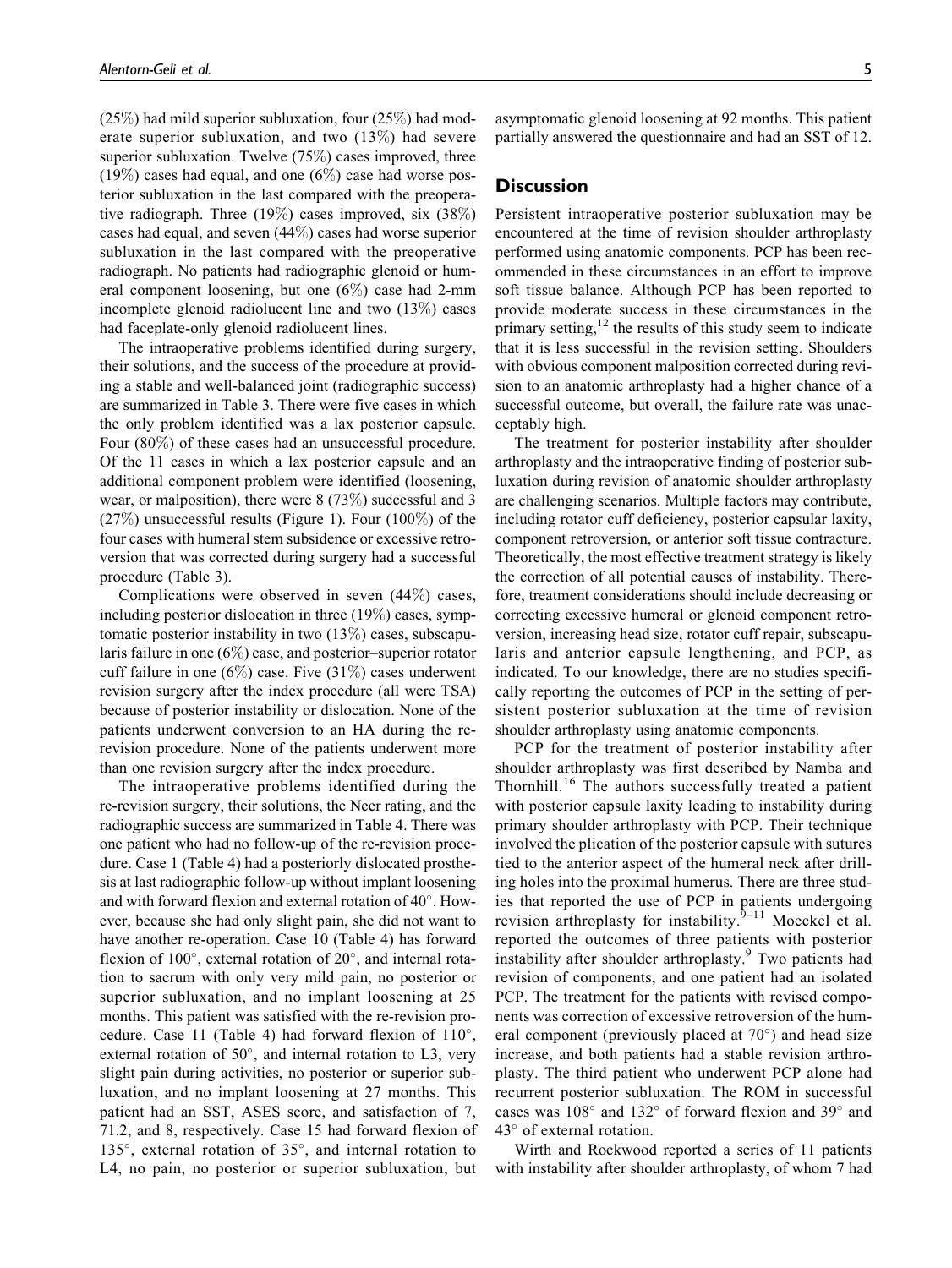|                                 | Table 3. Problems and solutions during revision of unstable shoulder arthroplasty                |                                   |                                |                                |                                             |                                |                                                           |                          |
|---------------------------------|--------------------------------------------------------------------------------------------------|-----------------------------------|--------------------------------|--------------------------------|---------------------------------------------|--------------------------------|-----------------------------------------------------------|--------------------------|
| Case                            | Problem identified                                                                               | Revised glenoid                   | Revised stem                   | Stem version<br>correction     | Increase in HH size                         | Bone graft                     | Soft tissue procedures <sup>a</sup>                       | Success?                 |
|                                 | Lax posterior capsule                                                                            | Yes                               | $\frac{9}{2}$                  | $\frac{1}{2}$                  | Yes, from 42 mm to 46mm                     | $\frac{1}{2}$                  | Anterior capsule lengthening;                             | $\frac{1}{2}$            |
| 2 <sup>b</sup>                  | Lax posterior capsule<br>Glenoid loosening                                                       | Yes                               | Yes                            | $\frac{1}{2}$                  | Yes, from 50 mm to 54 mm                    | Yes, humerus                   | inferior capsule release<br>Tightening of interval        | $\frac{9}{2}$            |
|                                 | Proximal humeral bone loss<br>Glenoid loosening                                                  |                                   |                                |                                |                                             |                                |                                                           |                          |
| S                               | Polyethylene severely worn posteriorly and<br>Lax posterior capsule                              | Yes                               | Yes                            | $\frac{1}{2}$                  | Yes, from large Cofield to 48<br>mm Cofield | $\frac{1}{2}$                  | Anterior and inferior capsule<br>lengthening              | Yes                      |
|                                 | Lax posterior capsule<br>displaced                                                               | Yes                               | Yes                            | $\frac{1}{2}$                  | UNK; Large head size used                   | $\frac{1}{2}$                  | $\frac{1}{2}$                                             | Yes                      |
|                                 | Polyethylene wear posteriorly<br>Stem subsidence                                                 |                                   |                                |                                |                                             |                                |                                                           |                          |
| م<br>ما                         | Polyethylene worn and loose<br>Lax posterior capsule                                             | No (PE exchange)                  | $\frac{1}{2}$                  | $\frac{1}{2}$                  | $\stackrel{\mathtt{o}}{z}$                  | $\frac{1}{2}$                  | Anterior capsule lengthening;<br>inferior capsule release | Yes                      |
| ∾                               | Lax posterior capsule                                                                            | $\frac{1}{2}$                     | No (same                       | Yes                            | No (same used)                              | $\frac{9}{2}$                  | $\frac{1}{2}$                                             | $\mathsf{Yes}$           |
|                                 | Humeral component in 50° retroversion<br>Stem subsidence                                         |                                   | used)                          | (15° retroversion)             |                                             |                                |                                                           |                          |
| $\overline{ }$                  | Glenoid placed anterosuperiorly<br>Lax posterior capsule                                         | No (removal)                      | $\frac{1}{2}$                  | $\frac{1}{2}$                  | UNK; 51 mm used                             | Yes, glenoid (HA)              | Tightening of interval                                    | Yes                      |
|                                 | Glenoid loosening                                                                                |                                   |                                |                                |                                             |                                |                                                           |                          |
| ೊ                               | Lax posterior capsule<br>Glenoid loosening                                                       | Yes (augmented<br>component)      | $Y$ es                         | $(0°$ retroversion)<br>Yes     | UNK; large head size used                   | Yes (ICBG in the<br>glenoid)   | ż                                                         | Yes                      |
|                                 | Humeral component in 60° retroversion<br>Stem subsidence                                         |                                   |                                |                                |                                             |                                |                                                           |                          |
| م<br>م                          | Lax posterior capsule                                                                            | No (PE exchange)                  | Yes                            | $\frac{1}{2}$                  | UNK; 44 mm used                             | $\frac{1}{2}$                  | Rotator cuff repair                                       | Yes                      |
|                                 | Polyethylene wear<br>Rotator cuff tear                                                           |                                   |                                |                                |                                             |                                |                                                           |                          |
| $\overline{\phantom{a}}$        | Lax posterior capsule                                                                            | $\frac{1}{2}$                     | $\frac{1}{2}$                  | $\frac{1}{2}$                  | No (from standard to                        | $\frac{1}{2}$                  | Anterior capsule lengthening;                             | $\frac{1}{2}$            |
|                                 |                                                                                                  |                                   |                                |                                | eccentric head, same size)                  |                                | inferior capsule release                                  |                          |
| $\frac{a}{-}$<br>$\overline{a}$ | Lax posterior capsule                                                                            | Yes $(+2$ mm PE)<br>$\frac{1}{2}$ | $\frac{9}{2}$<br>$\frac{9}{2}$ | $\frac{1}{2}$<br>$\frac{1}{2}$ | Yes (54 mm used)                            | $\frac{1}{2}$<br>$\frac{9}{2}$ | Inferior capsule release                                  | Yes<br>$\frac{\circ}{2}$ |
|                                 | Lax posterior capsule                                                                            |                                   |                                |                                | UKN; 50 mm with 4 mm<br>posterior offset    |                                | Tightening of interval                                    |                          |
| $\tilde{ }$                     | Lax posterior capsule                                                                            | $\frac{1}{2}$                     | $\frac{1}{2}$                  | $\frac{1}{2}$                  | $\frac{1}{2}$                               | $\frac{1}{2}$                  | Tightening of interval;                                   | $\frac{1}{2}$            |
|                                 |                                                                                                  |                                   |                                |                                |                                             |                                | anterior and inferior<br>capsule release                  |                          |
| 호                               | Humeral component in 40° retroversion<br>Lax posterior capsule                                   | $\frac{\circ}{2}$                 | $\frac{1}{2}$                  | $\frac{\circ}{2}$              | No (decrease from 50 mm to<br>48 mm)        | $\frac{6}{5}$                  | Tightening of interval                                    | $\frac{1}{2}$            |
|                                 | Lax posterior capsule                                                                            | $\frac{1}{2}$                     | Yes                            | ż                              | Yes                                         | $\frac{1}{2}$                  | Subscapularis lengthening                                 | $\frac{\circ}{2}$        |
| $\frac{5}{6}$                   | Lax posterior capsule                                                                            | No (removal)                      | Yes                            | Yes                            | UKN; 46 mm head used                        | Yes, glenoid (HA)              | Tightening of interval                                    | Yes                      |
|                                 | Glenoid component in 30° retroversion<br>Humeral component 70° retroversion<br>Glenoid loosening |                                   |                                | (20° retroversion)             |                                             |                                |                                                           |                          |
|                                 |                                                                                                  |                                   |                                |                                |                                             |                                |                                                           |                          |

HA: hemiarthroplasty; HH: humeral head; ICBG: iliac crest bone graft; MB: metal-back glenoid; PE: polyethylene; UKN: unknown.<br><sup>a</sup>ln addition to posterior capsule plication.<br><sup>b</sup>These patients had metal-back glenoid componen HA: hemiarthroplasty; HH: humeral head; ICBG: iliac crest bone graft; MB: metal-back glenoid; PE: polyethylene; UKN: unknown.

<sup>a</sup>In addition to posterior capsule plication.

 $\mathsf{l}$ 

bThese patients had metal-back glenoid components.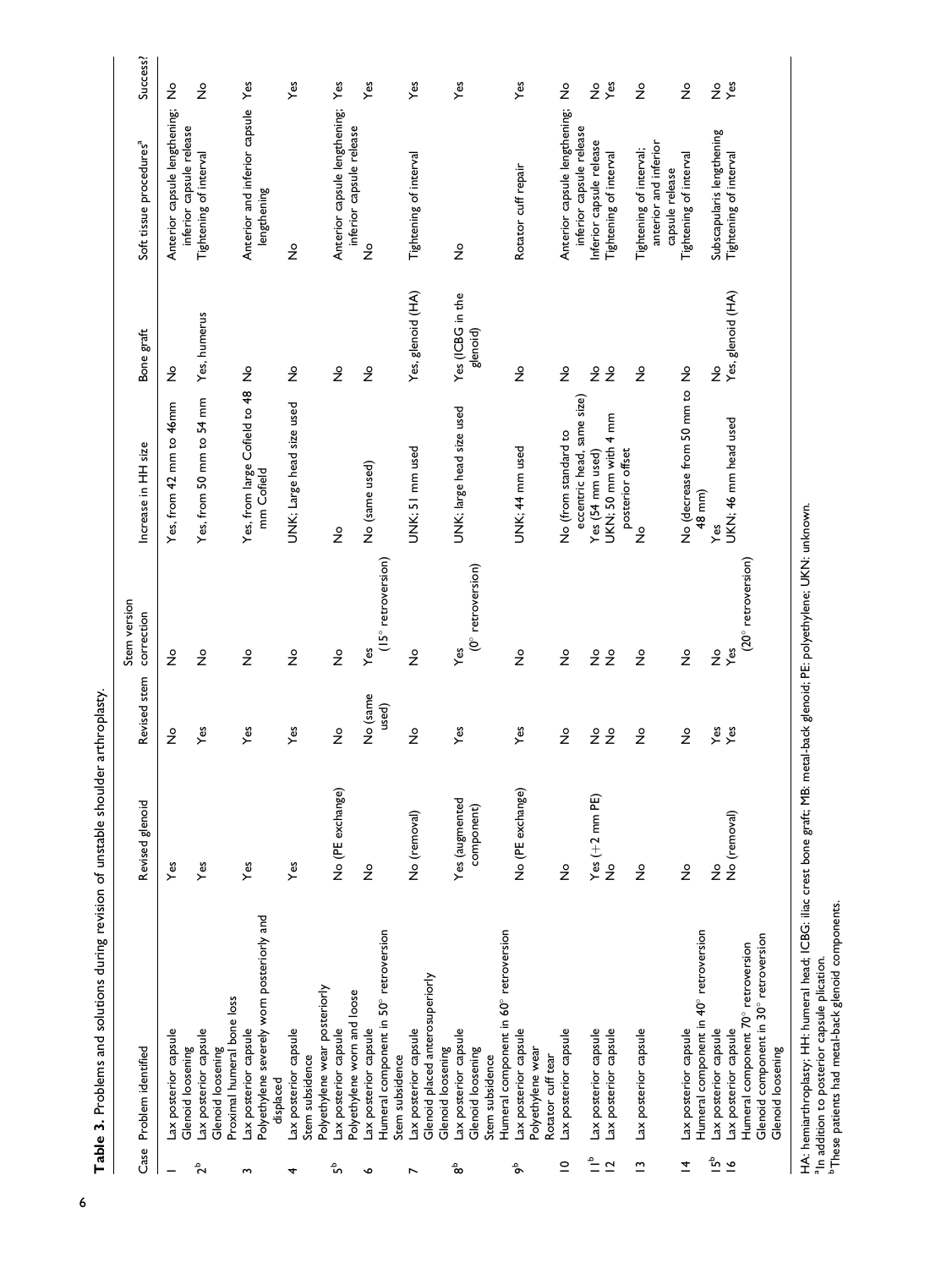

Figure 1. Successful revision of total shoulder arthroplasty in a patient undergoing exchange of humeral component to correct  $50^{\circ}$  of retroversion and plication of the posterior capsule. Panel A: Anterior–posterior and axillary view radiographs before revision surgery demonstrating excessive retroversion of the humeral component and posterior dislocation of the humeral head prosthesis. Panel B: Anterior–posterior and axillary view radiographs 10 years after revision surgery demonstrating a well-centered humeral head prosthesis and corrected version of the humeral component.

posterior instability. $11$  The causes of instability were increased humeral component retroversion in four cases, posterior glenoid erosion in four cases, posterior capsular distension in five cases, and nonunion of tuberosities in one case. The treatment of these patients included correcting the humeral component retroversion, reestablishment of the glenoid version, and posterior capsulorrhaphy, as indicated. The outcomes were not specifically reported for the posterior instability cases, but stability was achieved in all but one patient, and there was no pain in three and mild pain in seven cases. The mean postoperative forward flexion and external rotations were  $100^{\circ}$  and  $35^{\circ}$ , respectively. Sanchez-Sotelo et al. reported the outcomes of 33 patients with instability after shoulder arthroplasty, from whom 14 had posterior instability and 8 of them were treated with PCP.<sup>10</sup> Although the outcomes were not reported specifically for the patients undergoing PCP, stability was restored in 9 (64 %) of the 14 patients with posterior instability. Reoperation occurred in 7 (50 %) of the 14 patients with posterior instability. The authors found significantly higher failure rates among patients treated for anterior compared with posterior instability. Considering the Neer rating for the entire sample, the authors reported 4 (11 %) excellent, 6 (18 %) satisfactory, and 23 (71 %) unsatisfactory results. With the numbers available, they were unable to find a statistically significant association between the final outcomes and treatment characteristics (type of instability, type of revision, component malposition, or increased head size).

With the limited numbers available, it could not be statistically demonstrated in the present study that the results

|    |               | Table 4. Problems, solutions, and outcomes in patients undergoing re-revision procedure for unstable shoulder arthroplasty. |                                   |               |                                                   |                                    |               |                                                                        |      |        |
|----|---------------|-----------------------------------------------------------------------------------------------------------------------------|-----------------------------------|---------------|---------------------------------------------------|------------------------------------|---------------|------------------------------------------------------------------------|------|--------|
|    |               | Case Age Follow-up <sup>a</sup> Problem identified                                                                          | Revised glenoid                   | stem          | Revised Stem version Increase in HH<br>correction | size                               |               | Bone graft Soft tissue procedures <sup>b</sup> rating Success?         | Neer |        |
|    | ន្ល           | Lax posterior capsule<br>Glenoid loosening                                                                                  | Yes                               | $\frac{1}{2}$ | $\frac{1}{2}$                                     | mm to 48mm                         |               | capsule lengthening<br>Yes, from 46 Yes, glenoid Anterior and inferior |      | ž      |
|    | 25            | Lax posterior capsule                                                                                                       | Yes $(+2$ PE), with Yes           |               | Yes, $20^\circ$ of                                | No, same size                      | $\frac{1}{2}$ | Anterior and inferior                                                  |      | Yes    |
|    |               | Humeral component in 40°<br>retroversion                                                                                    | neutral and slight<br>anteversion |               | retroversion                                      | used                               |               | capsule lengthening<br>Subscapularis release                           |      |        |
|    |               | retroverted and with inferior tilt<br>Glenoid component slightly                                                            |                                   |               |                                                   |                                    |               |                                                                        |      |        |
| 74 | S)            | Anterior capsule contracture<br>Lax posterior capsule<br>Severe PE wear                                                     | No (PE exchange)                  | ž             | ž                                                 | No, undersized No<br>and eccentric |               | capsule lengthening<br>Anterior and inferior                           |      | $Y$ es |
|    | $\bar{\circ}$ | Severe PE wear posteriorly<br>Lax posterior capsule                                                                         | Yes, posterior<br>augmented       | yes           | ž                                                 | ž                                  | ž             | ž                                                                      |      | yes    |
|    |               | PE: polyethylene; S: satisfactory; U: unsatisfactory.                                                                       |                                   |               |                                                   |                                    |               |                                                                        |      |        |

aTime in months.

**b**In addition to posterior capsular plication.

<sup>a</sup>Time in months.<br><sup>b</sup>In addition to posterior capsular plication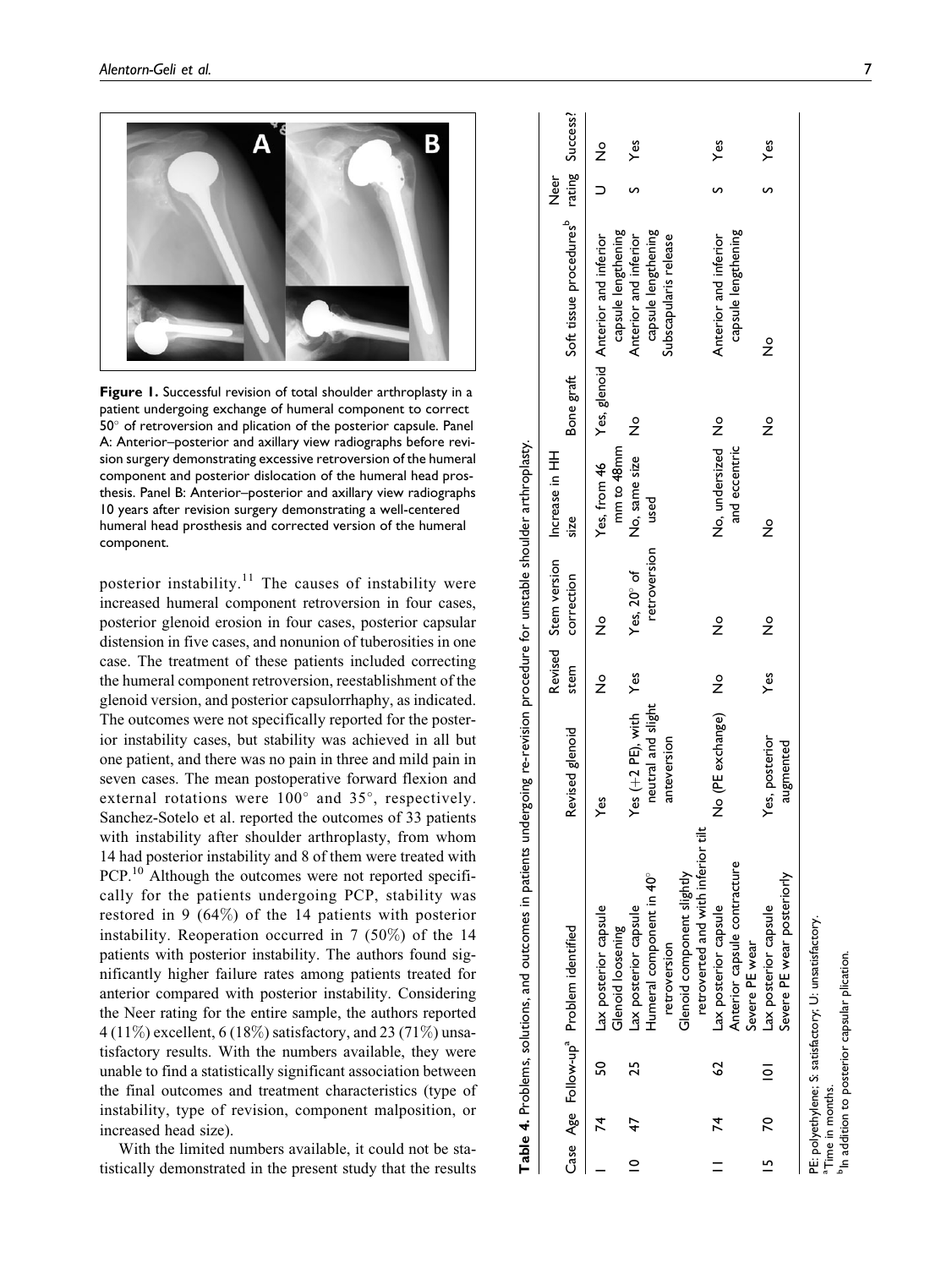of patients undergoing PCP alone were worse than those undergoing PCP associated with component revision. However, it seems that the results of patients with only a lax posterior capsule as the cause of instability are worse compared with those with a lax posterior capsule associated with component malposition (Table 3). Therefore, it might be argued that PCP alone is not able to provide enough restraint to prevent posterior implant instability over time. Dines et al. observed that the outcomes of revision shoulder arthroplasty were better in patients with osseous or component-related problems compared with soft tissue deficiency.<sup>17</sup> However, only five of their patients were revised because of instability, and none of them included posterior instability. The outcomes in these five patients were fair in two and poor in three.

While the outcomes of PCP in the setting of intraoperative posterior subluxation of primary anatomic shoulder arthroplasty were successful in  $70\%$  of the cases,<sup>12</sup> PCP during revision arthroplasty for instability is associated with a very modest success. Therefore, conversion of anatomic to reverse shoulder arthroplasty should be considered in cases of instability after shoulder arthroplasty, especially when instability is caused only by posterior capsule laxity. Abdel et al. reported a very high success rate when unstable anatomic shoulder arthroplasties were revised to a reverse shoulder arthroplasty.<sup>18</sup>

The present study has some limitations. First, it was a retrospective case series with a small number of patients. However, this study is the largest reported sample of patients treated with PCP during revision of unstable arthroplasty. Second, the patients were collected through a 30-year period, which overlays a period of substantial changes in implant design and surgical technique. Nonetheless, we believe all implants included in this study share similar biomechanical principles. Third, the absence of a comparative group prevented the establishment of a cause–effect relationship between the outcomes and PCP. This study has also strengths. First, it represents the largest reported series for the treatment of an uncommon but complex problem. Second, it demonstrates the clinically relevant finding that revision maintaining an anatomic arthroplasty holds questionable utility for patients with a posteriorly unstable anatomic shoulder arthroplasty, even if PCP is performed.

# **Conclusions**

PCP for patients with posterior instability or residual intraoperative posterior subluxation in the setting of revision anatomic arthroplasty had a 44% failure rate. In these circumstances, consideration should be given to conversion of the anatomic arthroplasty to a reverse shoulder arthroplasty.

#### Declaration of conflicting interests

The author(s) declared the following potential conflicts of interest with respect to the research, authorship, and/or publication of this article: Dr Cofield/Royalties: Smith/Nephew, DJO; Dr Sperling/ Royalties: Biomet; Dr Sanchez-Sotelo/Royalties: Stryker; no other authors have anything to disclose.

## Funding

The author(s) received no financial support for the research, authorship, and/or publication of this article.

#### References

- 1. Cofield RH. Total shoulder arthroplasty with the Neer prosthesis. J Bone Joint Surg Am 1984; 66(6): 899–906. DOI: 10. 2106/00004623-198466060-00010.
- 2. Kim SH, Wise BL, Zhang Y, et al. Increasing incidence of shoulder arthroplasty in the United States. J Bone Joint Surg Am 2011; 93(24): 2249–2254. DOI: 10.2106/JBJS.J.01994.
- 3. Neer CS 2nd, Watson KC, and Stanton FJ. Recent experience in total shoulder replacement. JBJS 1982; 64(3): 319–337. DOI: 10.2106/00004623-198264030-00001.
- 4. Wirth MA, Loredo R, Garcia G, et al. Total shoulder arthroplasty with an all-polyethylene pegged bone-ingrowth glenoid component. J Bone Joint Surg Am 2012; 94(3): 260–267. DOI: 10.2106/JBJS.J.01400.
- 5. Cofield RH and Edgerton BC. Total shoulder arthroplasty: complications and revision surgery. Instr Course Lect 1989; 39: 449–462.
- 6. Hennigan SP and Iannotti JP. Instability after prosthetic arthroplasty of the shoulder. Orthop Clin North Am 2001; 32(4): 649–659. DOI: 10.1016/S0030-5898(05)70234-0.
- 7. Jahnke AH Jr, Hawkins RJ. Instability after shoulder arthroplasty: causative factors and treatment options. Semin Arthroplasty 1995; 6(4): 289–286.
- 8. Warren RF, Coleman SH, and Dines JS. Instability after arthroplasty: the shoulder. J Arthroplasty 2002; 17(4): 28–31. DOI: 10.1054/arth.2002.32543.
- 9. Moeckel BH, Altchek DW, Warren RF, et al. Instability of the shoulder after arthroplasty. J Bone Joint Surg Am 1993; 75(4): 492–497. DOI: 10.2106/00004623-199304000-00003.
- 10. Sanchez-Sotelo J, Sperling JW, Rowland CM, et al. Instability after shoulder arthroplasty: results of surgical treatment. J Bone Joint Surg Am 2003; 85(4): 622–631. DOI: 10.2106/ 00004623-200304000-00006.
- 11. Wirth MA and Rockwood CA Jr. Glenohumeral instability following shoulder arthroplasty. Orthop Trans 1995; 19(4): 459.
- 12. Alentorn-Geli E, Assenmacher AT, Sperling JW, et al. Plication of the posterior capsule for intraoperative posterior instability during anatomic total shoulder arthroplasty. J Shoulder Elbow Surg 2017; 26(6): 982–989. DOI: 10.1016/ j.jse.2016.10.008.
- 13. Smith AM, Barnes SA, Sperling JW, et al. Patient and physician-assessed shoulder function after arthroplasty. J Bone Joint Surg Am 2006; 88(3): 508–513. DOI: 10.2106/ 00004623-200603000-00007.
- 14. Walch G, Badet R, Boulahia A, et al. Morphologic study of the glenoid in primary glenohumeral osteoarthritis.